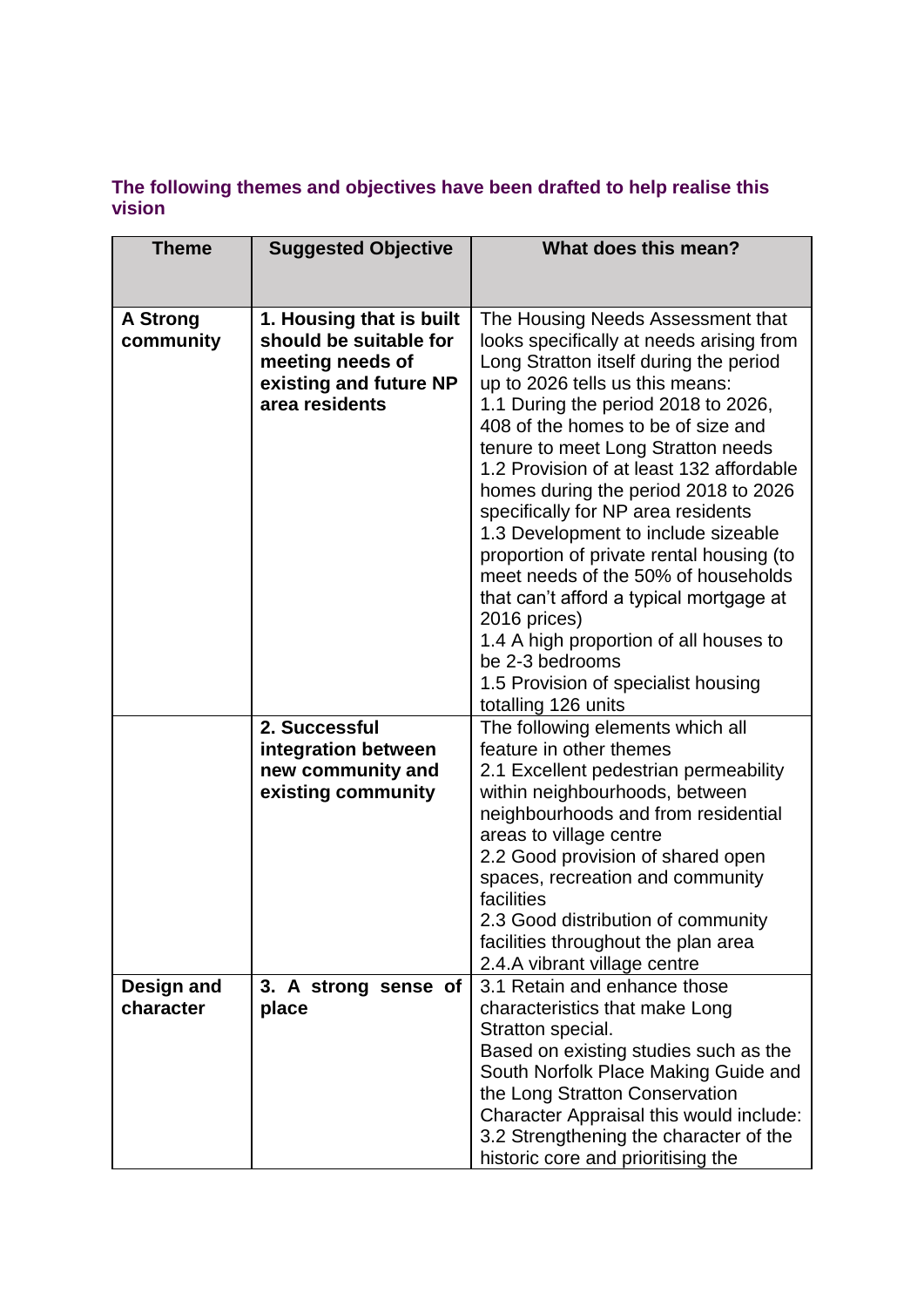| <b>Theme</b>          | <b>Suggested Objective</b>         | What does this mean?                                                       |
|-----------------------|------------------------------------|----------------------------------------------------------------------------|
|                       |                                    |                                                                            |
|                       |                                    |                                                                            |
|                       |                                    | conservation or enhancement of                                             |
|                       |                                    | historic buildings.                                                        |
|                       |                                    | 3.3 Outside the historic core, high                                        |
|                       |                                    | quality and locally distinctive                                            |
|                       |                                    | neighbourhoods                                                             |
|                       |                                    | 3.4 New perimeter of LS to provide<br>attractive setting to the settlement |
|                       |                                    | 3.5 Protecting ancient countryside                                         |
|                       |                                    | beyond new settlement boundaries                                           |
|                       | 4. Long Stratton's                 | 4.1 Increase employment base                                               |
| <b>Employment</b>     | employment and                     | 4.2 Increase opportunities for small                                       |
|                       | business base will                 | business                                                                   |
|                       | grow and diversify as              | 4.3 No or significantly reduce industrial                                  |
|                       | it takes on a more                 | traffic through town                                                       |
|                       | strategic role in the              | 4.4 Explore how opportunities for                                          |
|                       | wider regional market              | appropriate skills and training can be                                     |
|                       |                                    | opened up to NP area residents                                             |
| <b>Town Centre</b>    | 5. Opportunities to                | 5.1 The public realm in the village                                        |
|                       | enhance the village                | centre will be improved. For example                                       |
|                       | centre will be realised            | through the creation of a market place                                     |
|                       |                                    | 5.2. Improved pedestrian safety across                                     |
|                       |                                    | and along the A140. For example                                            |
|                       |                                    | through the measures proposed in the                                       |
|                       |                                    | Long Stratton masterplanning work.<br>5.3 Increased vegetation along the   |
|                       |                                    | A140                                                                       |
|                       |                                    | 5.4 Much improved infrastructure for                                       |
|                       |                                    | cyclists along the A140                                                    |
| <b>Recreation</b>     | 6. Improved                        | 6.1 Open space provision to meet                                           |
|                       | opportunities for                  | needs of population/increase in                                            |
|                       | recreation in the NP               | quantity and quality??                                                     |
|                       | area                               | 6.2 Outdoor recreation facilities will                                     |
|                       |                                    | have been improved                                                         |
|                       |                                    | 6.3 Outdoor sports facilities will have                                    |
|                       |                                    | been improved                                                              |
|                       |                                    | 6.4 Open space infrastructure will be                                      |
|                       |                                    | distributed throughout settlement                                          |
| <b>Infrastructure</b> | 7. Infrastructure                  | 7.1 Identify the need for a new                                            |
|                       | necessary to support               | community centre/village hall as                                           |
|                       | the growing<br>community will come | community grows<br>7.2 Continue to work with health                        |
|                       | forward in a timely                | providers to understand future space                                       |
|                       | manner                             | requirements and where they are and                                        |
|                       |                                    | support provision through the plan if                                      |
|                       |                                    | applicable                                                                 |